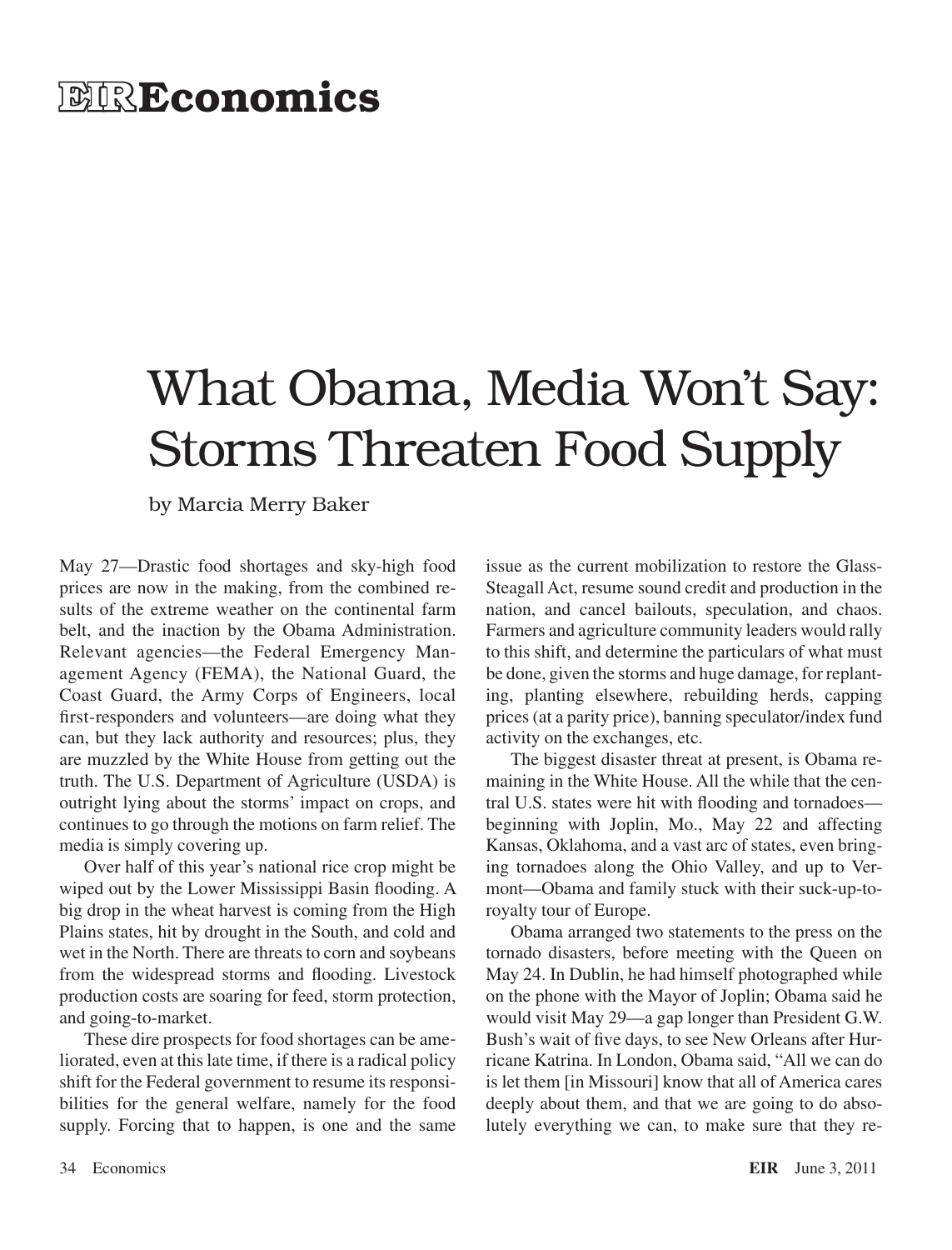

*Flooding of farms, wilderness, and towns along the Mississippi River on May 19, from the Mississippi side.*

USDA/Lance Cheung

cover." Meantime, his budget cuts to FEMA, weather warning satellites, the Army Corps of Engineers, and other essentials, remain in effect.

#### **LaRouche: An Indictment of Obama**

On May 24, reviewing the Mississippi Basin flooding, and the wheat belt drought, Lyndon LaRouche said,

"The weather story is an indictment of the President of the United States.And what hisreaction was, to what happened in the Missouri area, saying, 'Well, we won't do anything now. I'm not coming back, it's not that urgent. And yes, we'll look into it, but we're not committed to doing anything, until I investigate this matter, or have it investigated.'

"Here you have an immediate urgency in the state of Missouri, which is being wiped out, virtually. From Minnesota all the way down, that whole belt, the Mississippi belt, you have a *collapse—a wipeout of the food.* It means that the price of chicken is going to go soaring, to such a level that you may pay \$4 a pound for chicken, and a comparable increase in price for eggs. ...

"But there has been *no* reaction, by the general press, except for the [National] Weather Service, on this! There's no reaction to the fact that the reason we're not having forecasts to warn people to stay alive, is because

the President of the United States shut down a lot of the satellites!"

# **Production Zones Hit: Rice**

The North American plantings, growing conditions, and harvest picture are dire for wheat, rice, corn, and other crops, and for livestock for the current season. Plus, the productive base for agriculture is itself being destroyed for near-future farm output both in the Mississippi/Ohio flood states, and in the High Plains drought region, as storage facilities, barns, sheds, transportation links, and fields are damaged or ruined. The situation can be summarized, by a brief look at the production zones for key staple crops.

Begin with U.S. rice production (**Figure 1**), of which 75% is grown in the Lower Mississippi Basin. Arkansas alone accounts for half of all U.S. rice production, and the state has been hit by multiple weather disasters—the April tornadoes, the flooding of the White River and other Ozark run-off, the flooding of the Mississippi River, and then this week's tornado storms. Besides Arkansas, the other rice states are: Mississippi (16% of national rice output); Louisiana (13%) and Missouri (6%).

All of these rice-growing areas are suffering from floods and torrential rains. However, the USDA, in line with Obama's do-nothing policy, has put out no interim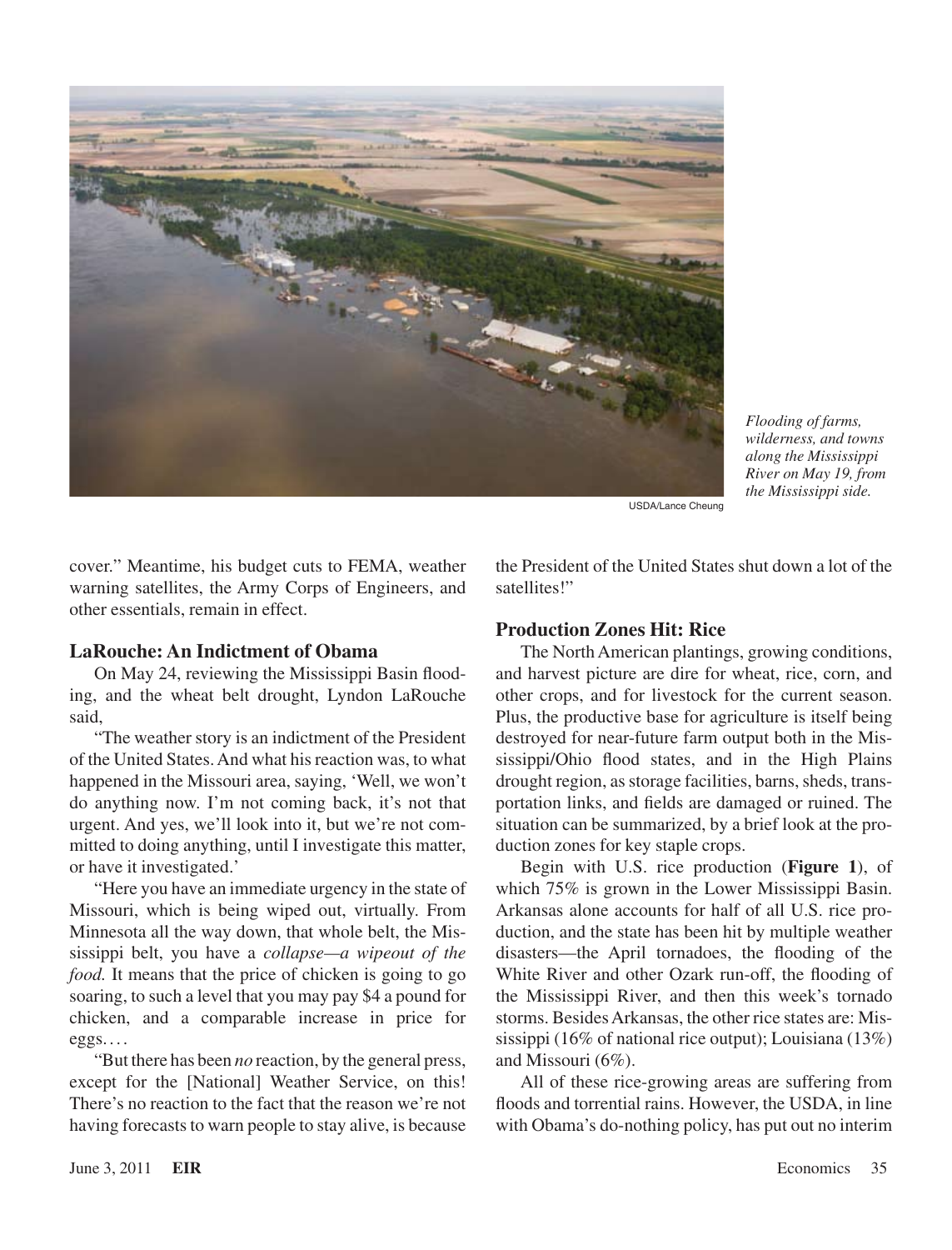#### FIGURE 1 **All Rice Planted Acres by County for Selected States, 2009**



estimates of damage to crops and land. The May 12 *Rice Outlook* report by the USDA Economic Research Service simply ran a CYA statement: "The full impact on the 2011/12 rice crop of this year's record or nearrecord flooding of the lower Mississippi River is unknown at this time."

U.S. rice losses are an automatic hit for the world food supply, given that the United States has become, under cartel-rigged trade, the world's third-largest rice exporter.

Farm groups are resorting to issuing their own best estimates of the scale of losses and food shortages. On May 23, the American Farm Bureau Federation released the following statement from its national office:

### **AFBF Estimates 3.6 M Ag Acres Hit by Floods**

Washington, D.C. May 23—After learning firsthand from state Farm Bureaus about recent flooding devastation in the southern United States, the American Farm Bureau Federation now estimates that nearly 3.6 million acres of farmland has been impacted by the natural disaster. On a Farm Bureau nationwide call late last week, states also reported an estimated 40% of this year's rice crop has been affected.

36 Economics **EIR** June 3, 2011

Arkansas topped the list with a million acres affected, including 300,000 acres of rice and 120,000 acres of wheat. Illinois was estimated to have 500,000 acres of farmland under water, with Mississippi and Missouri coming in at 600,000 and 570,000 acres, respectively. Tennessee reported 650,000 acres and Louisiana was pegged at 280,000 acres.

"There is no doubt about it, the effect of the flooding on farmers and ranchers is being felt deeply across the south," said AFBF Chief Economist Bob Young. "One is reminded of the '93 or '95 floods in terms of scale of affected area."

"But, said Young, it's critical that the government acts quickly to rebuild the levees and allow producers to make plans for the future.

"In many of these areas, agriculture is the major economic driver for the region," said Young. "While some may be able to get a crop in the ground this year, we need to also think about the long-term economic health of these farms and communities."

"Without the levees in place to protect homes and farms, however, it may be hard to make those investments," added Young.

# **Wheat: Southern Drought; Northern Cold, Wet**

See **Figures 2 and 3**. In the southern Winter wheat zone of the High Plains (where the grain is sown in the Fall, and harvested now), harvesting is underway in Texas and Oklahoma, where intense drought has reduced yields, or even destroyed the crop. A large area of westernTexas, which last year produced just over 103 million bushels, will be lucky to harvest 23 million this year (based on the U.S. Department of Agriculture yield estimate, which may be high). Many acres have been opened for cattle, or plowed under for insurance purposes.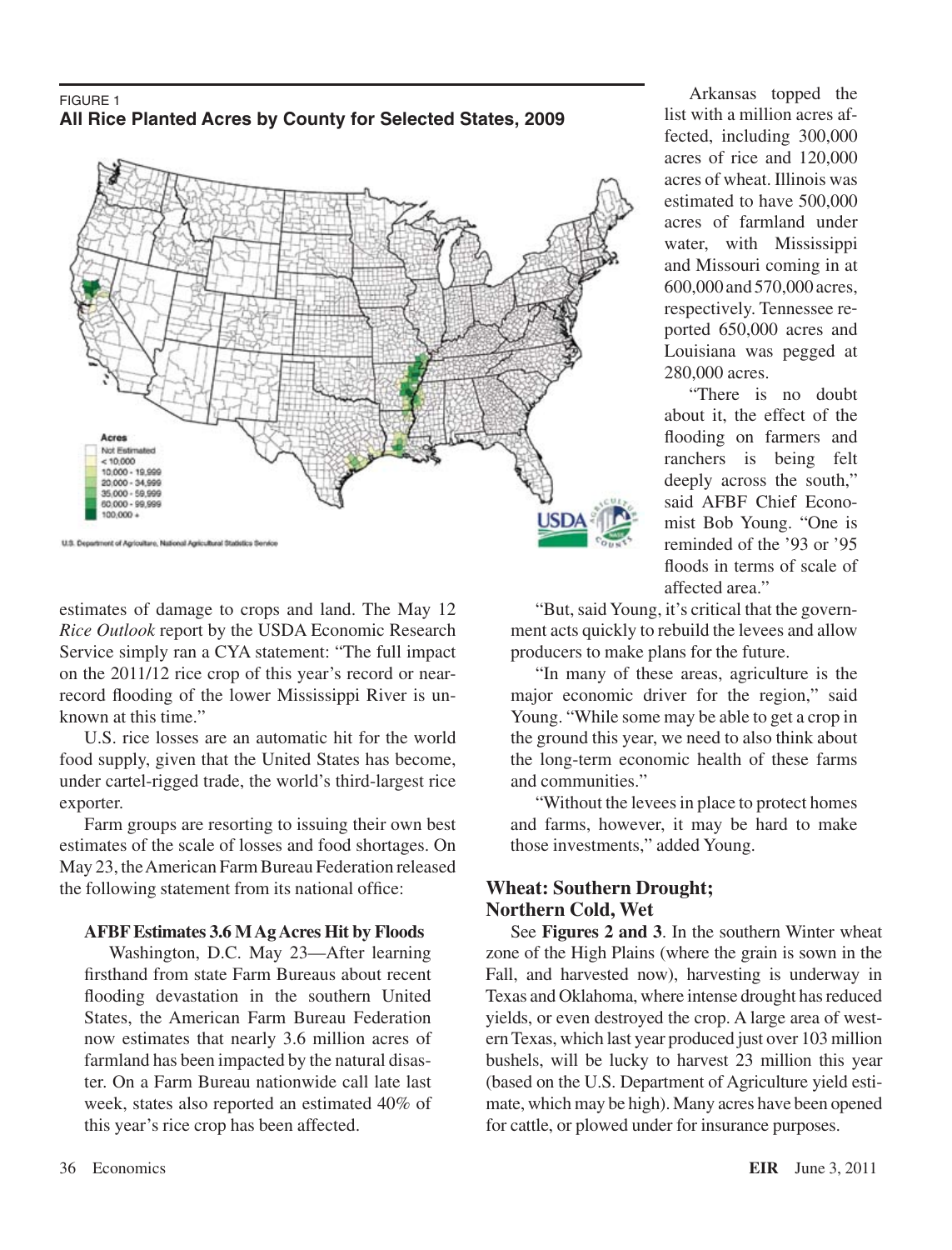



#### FIGURE 3 **Other Spring Wheat Planted Acres by County for Selected States, 2010**



In Kansas, where the harvest begins next month, the Kansas Association of Wheat Growers met last week, and compiled what they called a "mixed bag" estimate, at best, of reduced yields, widespread "abandonment" (farmers opting to file insurance claims for a failed crop). Otherwise, there are a few reports of good stands of wheat. Since then, this week's torrential storms and tornadoes hit.

Wheat fields in the Mississippi Delta region have suffered huge damage fromheavy rains and floods. In Arkansas, 22% of Winter wheat will likely be abandoned astoo wet to harvest, on about 120,000 acres. Parts of the Georgia wheatlands have also been hit. Moreover, a yield-reducing fungus has spread in the wet conditions in the South. Known as stripe rust (*Puccinia striiformis*), it can reduce yields by 40% on vulnerable wheat varieties, if not caught and treated quickly.

Proceed to the far northern part of the continental wheat belt, where the grain is planted in the Spring, and the sowing has been delayed by prolonged wet and cold conditions, or even floods. Grain planting in Canada is only about 53% complete, compared with a customary 75% at this time. The Canadian Wheat Board issued a statement May 24 on the situation: "Farmers in southern Saskatchewan and Manitoba are struggling to get crop in the ground. Progressin these areas was pushed further back over the weekend by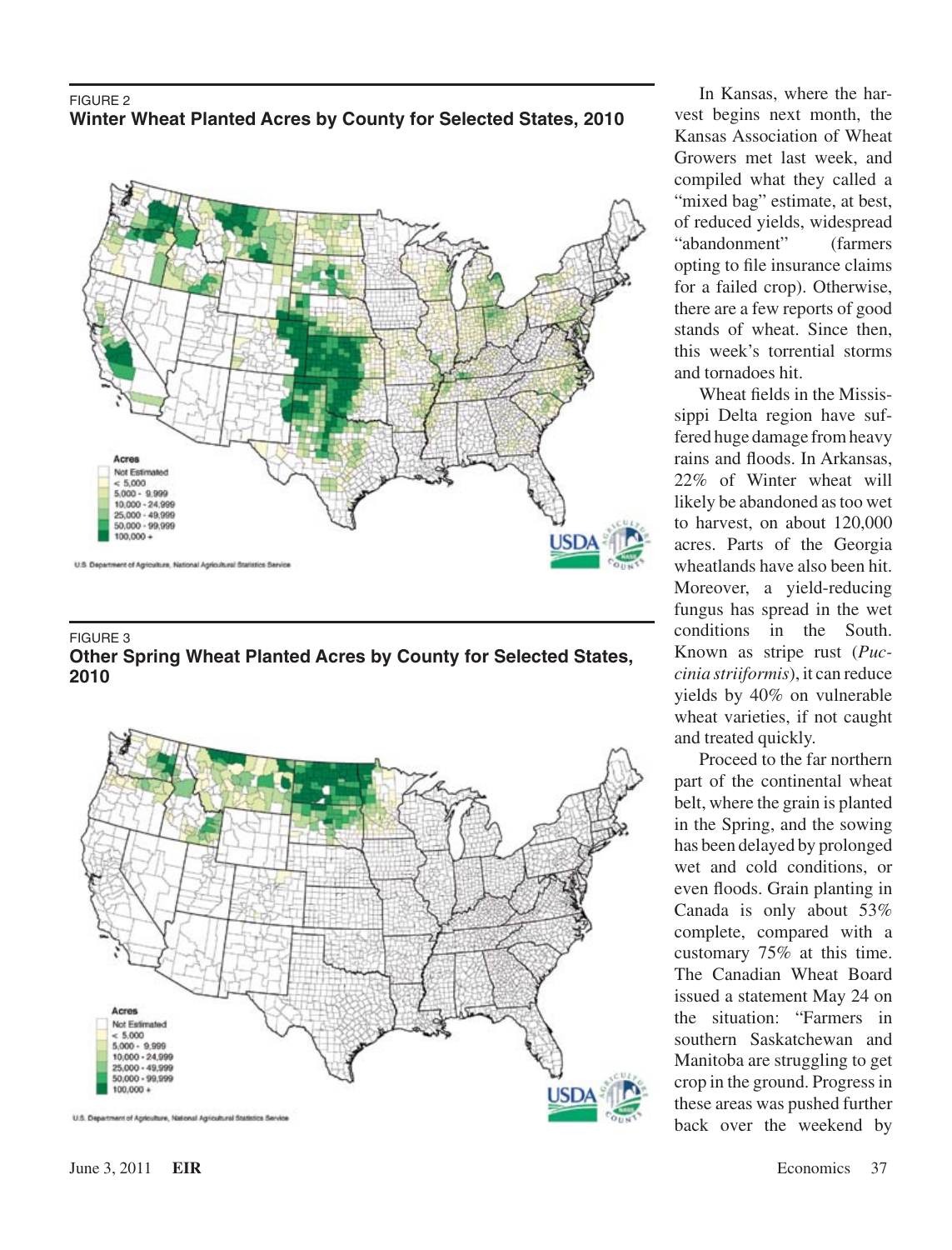#### FIGURE 4 **Corn for All Purposes Planted Acres by County for Selected States, 2010**



that their corn has been planted or replanted in time, and today looks good. But this can neither compensate for losses in the other states, nor is it sane to just wait and see whether the next three months bring perfect weather for Iowa and Illinois corn, and call that a national food security policy. In particular, under the Obama Royal-Green Regime, 40% of Iowa corn is now going to ethanol, not food! Iowa is also the largest pork and shell-egg producer state in the nation. Bacon and eggs will be a luxury of the past very soon.

In Ohio, which ranks between being the fifth and eighth biggest corn-producing state, has been so soaked, that only 11% of the fields were planted as of May 22, com-

moderate to heavy rain (15-65 mm) that brought seeding to a halt."

The North American wheat losses are amplified as a world crisis, by major losses in other wheat-production centers, such as France, which is hard hit by drought; there is also the global impact of last Summer's drought in the Eurasian wheat belt. Last week, the Ukrainian Parliament voted up a measure to continue wheat export restrictions.

A drastic wheat shortage is in the making. Earlier this year, the International Grains Council forecast a fall in world wheat output this year, to below 672 million metric tons, down from 682 mmt in 2010 and 2009, but now, the direction is going below 660 mmt or far lower.

# **Corn: Delayed Planting, Ruined Fields**

See **Figure 4.** In the "river states" of the Ohio Basin (Ohio, Indiana, Illinois, Kentucky, and Tennessee) and the Lower Mississippi (Missouri, Arkansas, Mississippi, Louisiana), hundreds of counties have seen their corn and soybean crops delayed, damaged, or ruined.

The one piece of deceptively "good" news is that in the center of the corn belt, in Illinois and Iowa—the latter being the single largest corn state in the nation, accounting for  $19\%$  of the annual crop)—farmers report

pared with over 80% in a decent year. Some farmers may try to switch to soybeans, which have a shorter growing season. Others are lining up insurance claims, for "prevented planting."

This situation is playing out in many other corn counties, outside the central corn belt (Nebraska, Iowa, Illinois), making for a guaranteed fall in national production. In turn, this is an international disaster, given that U.S. output represents 40% of total annual world corn production.

# **Lies and Chiseling**

The latest monthly USDA crop forecast, released May 12 in the midst of the severe storm and flood damage (WASDE, World Agriculture Supply and Demand Estimates) was a travesty for understating the impact of the flooding, droughts, hail, and other hits on U.S. crops. All the grain production figures were overstated. The USDA lied. Even the low-lifes in the financial media are ridiculing the May 12 report, as presenting harvest estimates that are obviously way too high. An Australian news service, farmonline.com.au, ran quotations from various USDA critics, such as a commodity analyst for Commonwealth Bank, who said, "The USDA's estimate of US winter wheat production